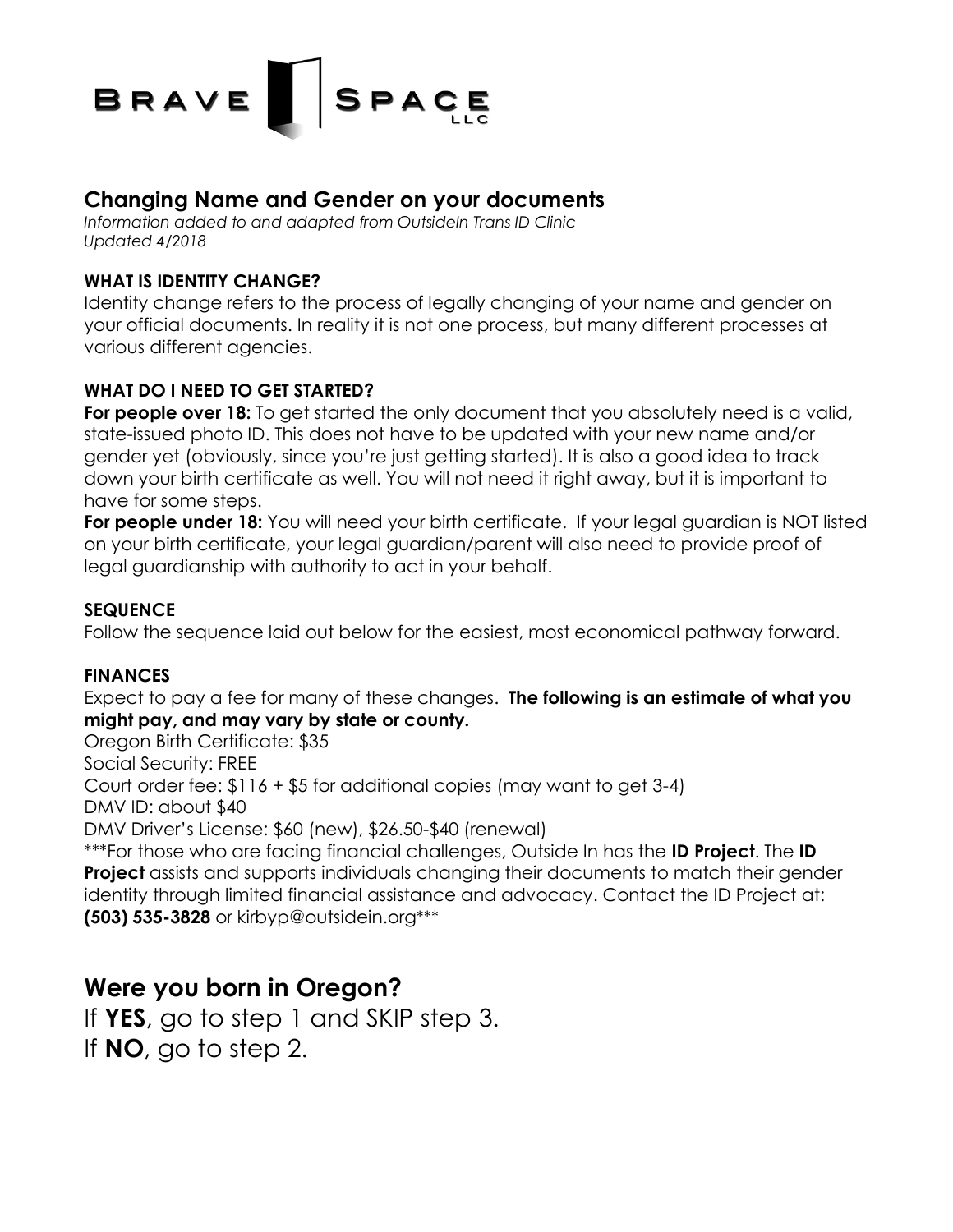# BRAVE SPACE

### **1. CHANGING NAME AND GENDER ON AN OREGON BIRTH CERTIFICATE**

Changing your birth certificate in Oregon became much easier starting Jan 1, 2018. You do NOT need a court order to change this document.

- a. It is strongly recommended that you have your original birth certificate on hand, because the name on the application must exactly match the original.
- b. Obtain the "Application to Change the Name and/or Sex on a Record of Live Birth to Support Gender Identity" at www.healthoregon.org/changevitalrecords, or in person at 800 NE Oregon St, Ste 225, Portland OR 97232. They are open 9:00a-4:00p, M-F.
- c. **If you plan on mailing the form:** fill out the form WITHOUT signing it. Take the form to a Notary Public (any bank will have one, and they may charge a fee). Sign the form in front of the Notary and have them stamp it. Mail the form and a check made out to Oregon Vital Records for \$35 to: Oregon Vital Records, PO Box 14050, Portland OR 97293-0050
- d. **If you submit the form in person:** fill out the form WITHOUT signing it. Take the form to 800 NE Oregon St, Ste 225, Portland OR 97232. They are open 9:00a-4:00p, M-F.
- e. \*\*\*This is a new process and we are unsure if other agencies, such as Passport, will accept these amended certificates to change information **already on file with the agency**. For records that amended sex, nothing on the record will indicate that an amendment occurred. This will make it difficult to connect the current record with the previous name on documentation at other agencies. In some cases, agencies might require a court order to recognize the new name and/or sex. **If you do not have an existing file with an agency, there should be no reason for them to question the record.**

### 2. **GETTING A PHYSICIAN'S STATEMENT**

A physician statement is a letter written and signed on official letterhead by a healthcare provider who is either a Medical Doctor (M.D.) or Doctor of Osteopathy (D.O.). This letter is required by most federal agencies in order to change your gender marker if you do not have a Court Order for Sex Change. Some agencies, such as the Passport Center, require this letter even if you do have a court order.

You will need to ask an MD or DO if they will create the following letter for you. If you need recommendations of who to ask, contact kate@bravespacellc.com. Ask to get 2-3 copies of the letter.

The letter should be in the following format:

### *PHYSICIAN LETTERHEAD*

*I, Physician's Full Name, Physician's medical license or certificate number, Issuing U.S. State/Foreign Country of medical license/certificate, am the physician of Name of Patient, Date of Birth of Patient, with whom I have a doctor/patient relationship and whom*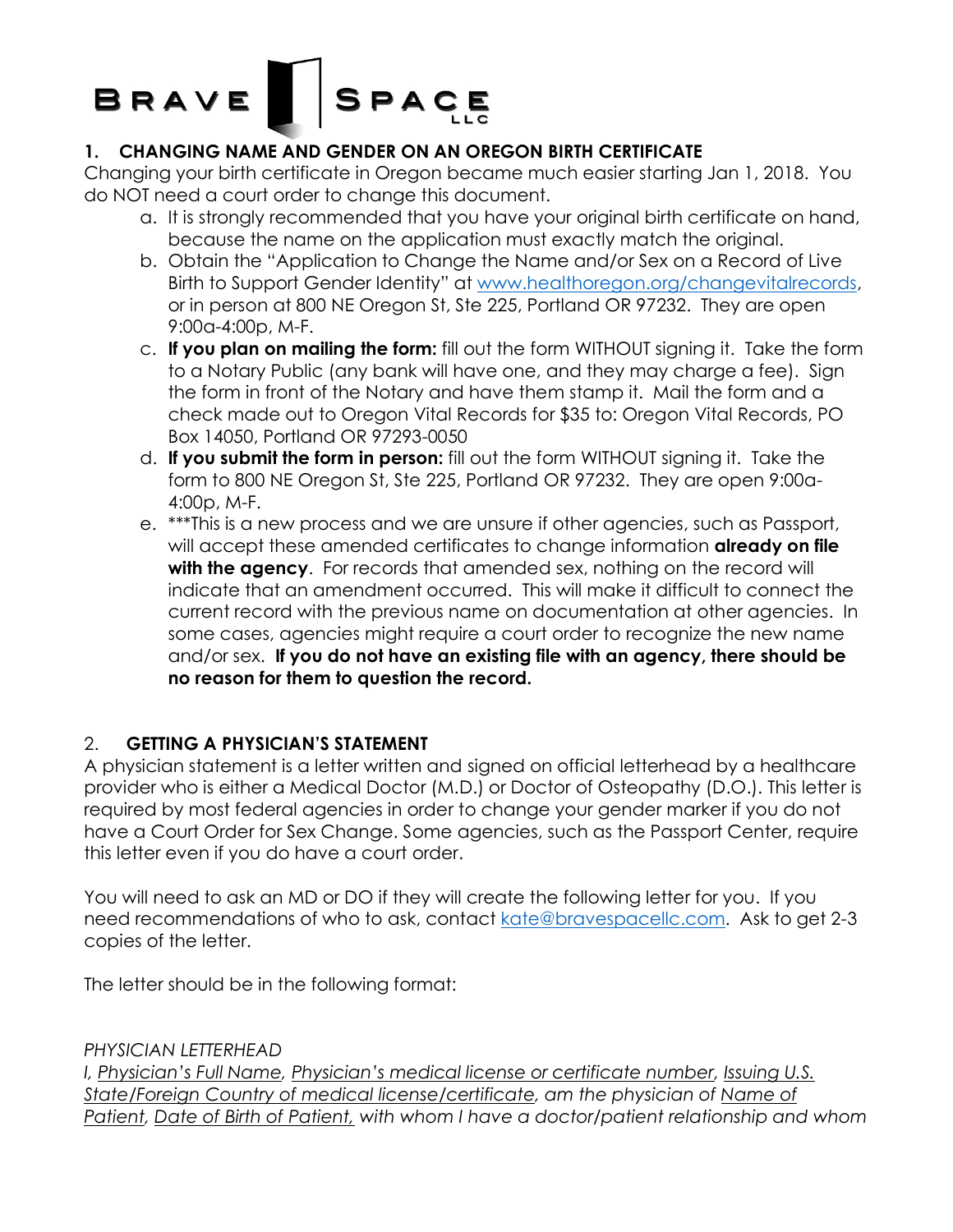# SPACE **BRAVE**

I have treated (or with whom I have a doctor/patient relationship and whose medical *history I have reviewed and evaluated).*

*Name of Patient has had appropriate clinical treatment for gender transition to the new gender (specify new gender male or female).*

I declare under penalty of perjury under the laws of the United States that the foregoing is *true and correct.*

*Signature of Physician Typed Name Address Phone Date*

### 3. **OBTAINING A COURT ORDER FOR NAME AND/OR GENDER CHANGE**

A court order is a piece of paper obtained from a judge. It serves as legally binding notice of your name change and sometimes your gender change. While Oregon has adopted rules that they **no longer require you to stand in front of a judge or post the paper in two public places, some counties have yet to implement this.** If you are not in Multnomah county, you make still be required to do these things.

Showing this document along with necessary forms at most agencies will allow them to change your name and gender in their system.

Instructions and the necessary forms can be found at:

http://www.courts.oregon.gov/Multnomah/docs/FamilyCourt/SexChangePacket\_Chang eOfSexAndName.pdf

- 1. Legal name changes must take place in the county where you live. The Multnomah County courthouse is located at 1021 SW 4th Ave in downtown Portland.
- 2. The name change process can take as long as 2 months and can be up two trips to the courthouse—a trip to file your petition to change your name and/or gender and a trip for your name and/or gender change hearing with a judge.
- 3. It is possible to legally change your name and your gender at the same time, to change only one of these, or to change them at separate times.
- 4. When you travel to the Multnomah County Courthouse, be prepared to go through a security station when you arrive. Do not bring any weapons (including pepper spray and pocket knives) and drugs/drug paraphernalia with you to the courthouse.
- 5. Go to the Family Law Office in Room 211 on the second floor. Ask the clerk for name changes forms for an adult (if you are over 18) or a child (if you are under the age of 18) if you are trying to change only your name. **If you are trying to change both your name and gender, ask for a combined name and gender change form appropriate for your age.** These form packets cost \$1.25 each; you may obtain a free copy from the ID Project.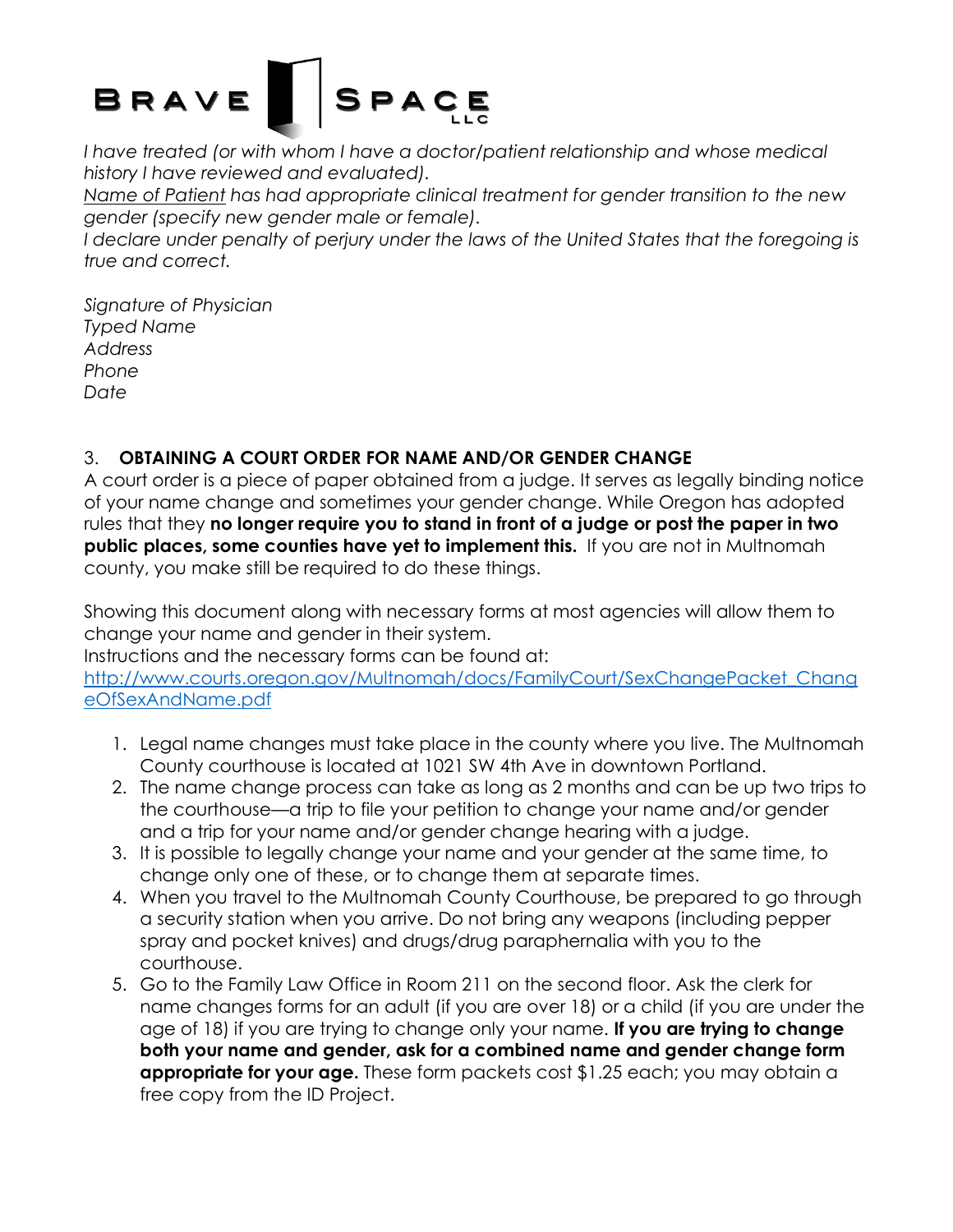# SPACE BRAVE

- 6. The packet of forms will include a document of instructions; follow these instructions to complete your forms. Bring valid photo ID with you with your old legal name on it (Oregon state ID, valid out of state ID, passport, Military photo identification). If you are under the age of 18, you will need to bring a legal guardian to complete your paperwork.
- 7. Once you have completed your forms, file your paperwork with the clerk in the Family Law Office. They will direct you to the cashier to pay your court fees.
- 8. The fee for a name change is \$116.00. This includes the filing fees and a certified copy of your name change form signed by the judge. You may purchase additional certified copies of the name change for \$5.00 a copy. If you would like assistance with your court fees, please contact the ID Project.
- 9. \*\*For rural counties: Return to the Family Law Office and schedule your court date with the clerk. Hearings are generally scheduled 4-6 weeks in advance. Post your notice of the name change on the board in the Family Law Office.
- 10. \*\*For rural counties: On your scheduled court date, return to the Family Law Office in Room 211. The clerks will examine your completed forms and direct you to the courtroom for your hearing. There will be other people also present for their changes. The judge may call you by *your current legal name* and may ask you for documentation of your transition. It is within the law for the judge to ask for this document. This document can be your physician's statement as described above, or can be a similar letter written by a therapist, or other professional working with you in relation to your transition.
- 11. Review and sign your forms, and direct you back to Room 211.
- 12. \*\*For rural counties: The clerk will direct you to post a second notice of name change on a board in the Family Law Office. Once you have posted this notice, you should expect to receive your certified copy of name change in the mail within 5-7 business days.

### **4. SOCIAL SECURITY NAME AND/OR GENDER CHANGE**

When changing your name through the Social Security Administration, you will receive a new card with your new legal name printed on it. You will not be issued a new Social Security number. (See Section 4 for information on changing your gender with Social Security.)

- 1. Fill out "Social Security Name Change Form (SS-5 form)." There is no cost to file this form!
- 2. To change only your name, you will need to provide proof of citizenship, proof of identity, and your court order document.
- 3. A proof of citizenship documentation can include an original or amended birth certificate, passport, foreign passport, certificate of citizenship, certificate of naturalization, or other current U.S. Department of Homeland Security Documents. This document can be in your former name.
- 4. Providing proof of identity must be with one or more current identity documents such as a driver's license, state issued ID, out of state issued ID, or other government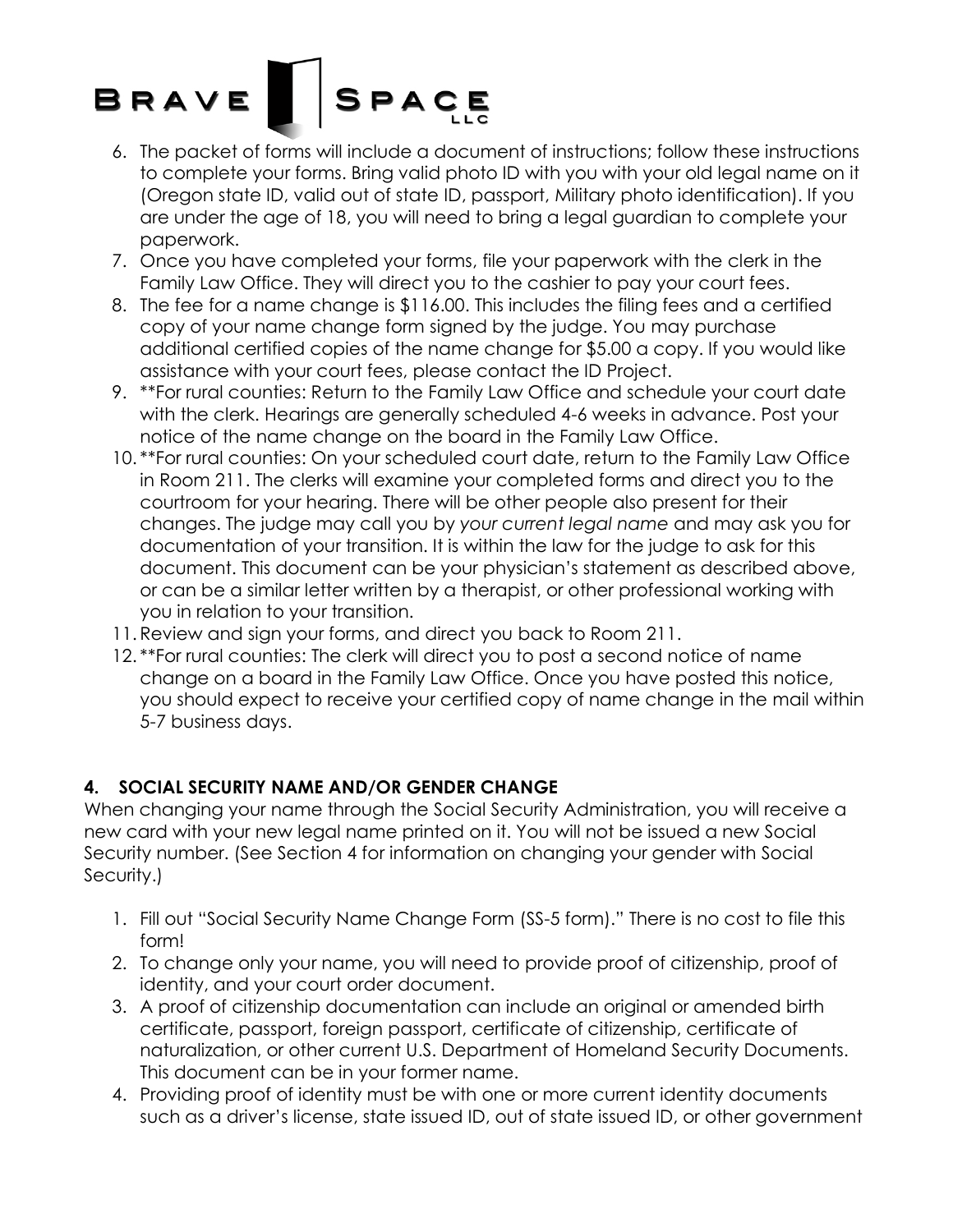

issued photo identification. The document must show your legal name (which can be your former legal name, if you have not changed these documents to reflect your new legal name).

- 5. Remember your certified copy of name change and/or name and gender change court order.
- 6. In order to change your gender as well as your name, you will need one of the following in addition to the above:
	- a. Your physician's statement as described on page 2
	- b. A separate Sex Change Court Order or combined Name and Sex Change Court Order
	- c. A letter from a surgeon stating you have received gender affirming surgery
- 7. The Social Security Office near downtown Portland is at 1538 SW Yamhill St near Providence Park. This office can be reached at 1-800-772-1213.
- 8. After submitting your forms and accompanying documentation, your new Social Security card will arrive in the mail—typically within a week.

### **5. CHANGING NAME AND GENDER AT THE OREGON DMV**

At the DMV, you can obtain a FIRST TIME Oregon ID card or Driver's License, or you can change your name and gender on an existing card. To change your name, you will need either:

- 1. Your amended birth certificate
- 2. A certified copy of legal 'Name and Sex Change' or certified copy of legal 'Sex Change' court order

To change your **gender** marker on your driver's license or ID card, the DMV requires **one** of the following:

- 1. Your physician's statement as described on page 2
- 2. A certified copy of legal 'Name and Sex Change' or certified copy of legal 'Sex Change' court order **OR**
- 3. An Oregon DMV 'Change of Gender Designation Form'.

You will also be asked to provide proof of citizenship. Commonly accepted documents include:

- 1. A valid US Passport, even if it is under your old name and gender marker
- 2. A birth certificate showing birth in the US or on a US military base or territory overseas, even if it shows your old name and gender marker

When changing your gender marker at the DMV, you will be allowed to take a new photograph for your driver's license or ID card. You will receive a temporary paper ID/driver's license at the DMV and will be mailed a permanent ID/driver's license within two weeks.

The 'Change of Gender Designation Form' can be completed by a physician, licensed therapist, counselor, case manager, social worker, or other social services provider. The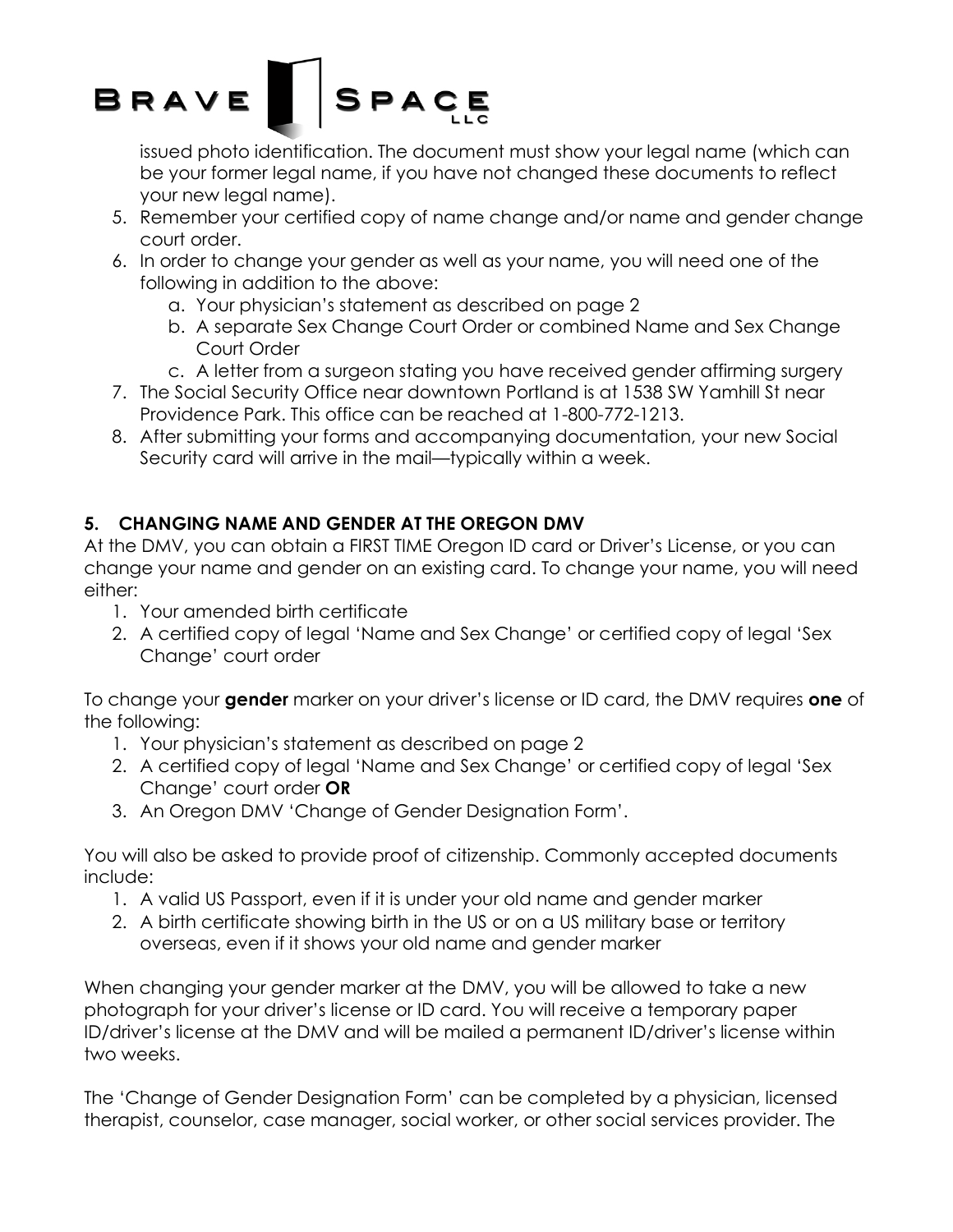# **BRAVE** SPACE

'Change of Gender Designation Form' can be found here:

http://www.oregon.gov/ODOT/DMV/Pages/driverid/chg\_gender\_designation.aspx Depending on whether you are getting an original card, renewing your card, or replacing your card, along with your desired classifications, the fees can vary. A list of fees can be found here: http://www.oregon.gov/ODOT/DMV/pages/fees/driver.aspx

### **CHANGING YOUR GENDER TO "X" (UNSPECIFIED) AT THE DMV**

It is possible to change your gender designation to "X" on your license or ID card. **You do not need to have a court order in order to change your gender to "X" and anyone can change to this designation regardless of their legal gender.**

- 1. If your license or ID card is within one year of its renewal date, you can renew it with the X designation at the standard renewal rate, which in Multnomah county is \$40.00 for a driver's license and \$40.50 for an Identification Card.
- 2. If your ID is more than a year from its renewal date, you can request a new ID with the X designation and will need to pay the renewal fee, which in Multnomah county is an additional \$39.50 for an Identification Card and \$26.50 for a driver's license.
- 3. In order to update your ID with the X designation, simply go to a DMV and request a renewal or replacement of your ID and check off the "X" option on the form. You will receive your new ID in the mail within 7 to 10 business days.

#### *After changing your name and gender legally, your name and gender do not automatically change on all your documents, at businesses, or other agencies. You will need to change this information with them yourself. Here are suggestions on where to begin:*

Health Insurance Housing / Leases Credit cards Bank accounts Voter registration Library card IRS Employers (and former employers for references) Other Insurance (Renter's, Car, Life, etc) Retirement accounts – 401(k)s/IRAs, etc. Schools (current students, or for transcripts or reissued diplomas) Financial aid/student loans **Utilities** Phone service Vehicle titles **Memberships** Pet licenses/microchips

### **6. CHANGING YOUR NAME AND GENDER ON A PASSPORT**

The processing fees for changing your name and gender on a passport can vary. Information on passport fees can be found here: https://travel.state.gov/content/passports/en/passports/information/fees.html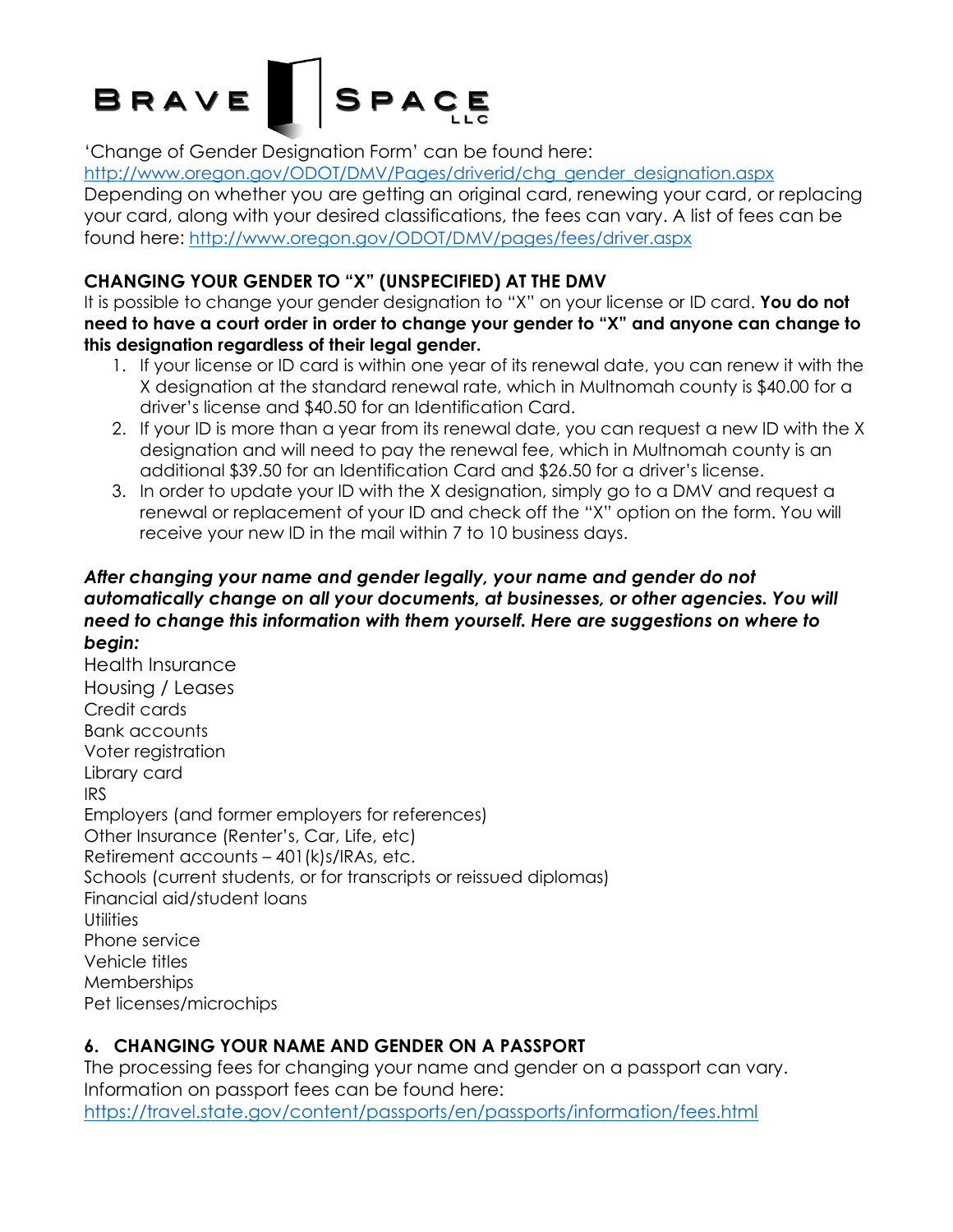# SPACE BRAVE

- 1. **If you are applying for your first passport or changing you gender,** you must apply in person using Passport Form DS-11. For identification purposes, a person must present evidence of US citizenship and present identification. The application for first time applicants and a complete list of acceptable forms of ID can be found at the web address above.
	- a. Documentation of US citizenship is most commonly a birth certificate.
	- b. If you have not changed your name on your birth certificate, you will need to bring a certified copy of your legal 'Name Change' or legal 'Name and Sex Chanae'.
- 2. When changing your gender marker, you will need the following materials:
	- a. A photo ID which reflects your current appearance
	- b. Passport photos which reflect your current appearance
	- c. Proof of legal name change
	- d. A physician's statement as described on page 2
- 3. **If you are renewing your passport to apply a name change only,** you can submit your request for name change by mail. Based on when your passport was last issued, you may or may not need to pay a fee to have your name changed. You can find information regarding those fees at the above web address.

#### **7. CHANGING YOUR NAME/GENDER ON BIRTH CERTIFICATES IN OTHER STATES**

For information on how to change your gender marker in other states, see: http://www.transequality.org/documents. This process varies state by state, and some states still require proof of surgeries, "full completion" of transition, or do not allow gender changes at all.

### **8. CHANGING IMMIGRATION DOCUMENTATION**

For any of the changes in this section, you will need:

- If changing your name, a court order for name change or other proof of legal name change.
- If changing gender, a driver's license, birth certificate, passport, court order, or other official government-issued document reflecting the requested gender designation, **OR** a letter from a licensed healthcare professional (License Type: counselor, nurse practitioner, physician, physician assistant, psychologist, social worker, or therapist) certifying the change in gender, as shown in the sample letter under #2 in this packet.

Note that in order to update your Green Card (and possibly other documents), you must send your old Green Card in to USCIS, and they will issue a new one. This can take several weeks to a year, during which time you may be without that documentation. This can affect your ability to be employed or provide proof of citizenship. It is highly recommended you take a copy of your green card before sending it and have a letter from a lawyer (if one is helping you) stating that they can verify that you are in process of updating your documentation.